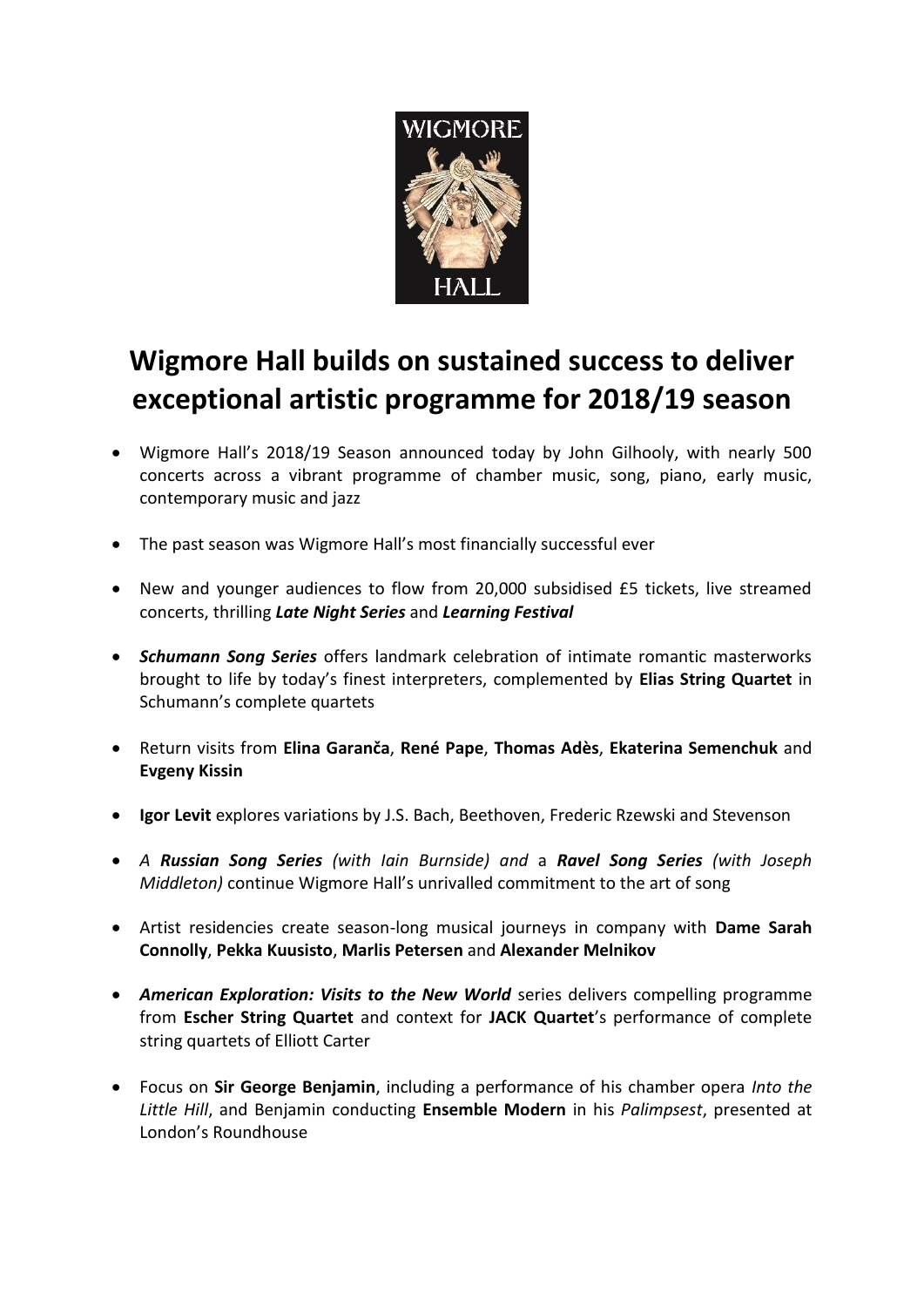- **Vox Luminis** and **Ensemble Correspondances** offer fresh insights into German and French Baroque repertoire with residencies as part of rich *Early Music and Baroque Series*
- **Emanuel Ax**, **Christian Blackshaw** and **Dame Emma Kirkby**, **Steven Isserlis** and **Piotr Anderszewski** celebrate birthday milestones at Wigmore Hall

Great artists and exceptional emerging talents are set to shape Wigmore Hall's 2018/19 season. Their work can be heard as part of a compelling programme of special projects, artist residencies, composerled series and individual concerts, devised to delight existing audiences and draw newcomers to the life-enhancing experience of chamber music and song. The striking variety of artists and repertoire reflects the Hall's status as an international standard-bearer for the best in classical music.

The new season flows naturally from sustained investment in programme development and a corresponding increase in the size of its annual audience, which has grown to more than 200,000 people over the past decade. Wigmore Hall's drive to reach new and younger audiences continues in 2018/19, propelled by its popular £5 ticket offer to under-35s and preservation of affordable ticket prices. The venue's *Live Stream* initiative, launched following the creation of its new digital studio in 2015, will carry 10 online concerts, while the number of live BBC Radio 3 broadcasts is set to pass 100 by season's end. Wigmore Hall's *Late Night Series*, seven concerts held from May to July at 10pm on Fridays, includes performances by **Susan Bullock**, **Anne Sofie von Otter**, **Viktoria Mullova**, **Chineke! Orchestra** and rising-star guitarist **Sean Shibe**. **Wigmore Hall Learning** follows its first festival this season with a *Learning Festival* week inspired by the theme of 'Home', backed by related sessions and other events reaching out to audiences at the Hall and beyond.

In recent years Wigmore Hall has enhanced its reputation as a global leader in the promotion of song. Having explored the complete songs of Schubert over two seasons, the venue turns in 2018/19 to the songs of Robert Schumann. **Florian Boesch**, a regular at Wigmore Hall since the early days of his career, opens the new season and launches the *Schumann Song Series* in recital with **Malcolm Martineau**. **Christiane Karg**, **Anne Schwanewilms**, **Robin Tritschler** and **Paula Murrihy** are among the roster of singers scheduled to celebrate Schumann. The series, which sets Schumann in context his contemporaries, will run until the end of the 2019/20 season.

Schumann's chamber music can be heard from fresh perspectives when **Steven Isserlis**, in company with **Isabelle Faust**, **Janine Jansen** and friends, leads a four-concert *Fauré/Schumann Project*. **Steven Isserlis** will also mark his 60th birthday in December in recital with **Joshua Bell**, **Radu Lupu** and **Sir András Schiff**, an evening emblematic of Wigmore Hall's world-class programme.

The power of song pervades the new season. **Ian Bostridge** turns his experience and insights to *Schubert's Song Cycles*, performed in partnership with pianists **Thomas Adès**, **Sir Antonio Pappano** and **Lars Vogt**. The tenor also appears in recital with American jazz pianist and composer **Brad Mehldau**, who has written a new song cycle specially for him. **Miah Persson**, **Henk Neven**, **James Newby**, **Dame Sarah Connolly**, **Clara Mouriz** and **Roderick Williams** are among the participants in the Hall's *Ravel Song Series*, a major retrospective of the French composer's charismatic contributions to the song repertoire.

Wigmore Hall's *Russian Song Series* offers a showcase for the finest Russian and Russian-speaking singers in songs by everyone from Musorgsky and Tchaikovsky to Shostakovich and Shchedrin. The season also trains the spotlight on today's finest singers, including **Dorothea Röschmann**, **Roberta Invernizzi**, **Véronique Gens**, **René Pape**, **Mark Padmore**, **Christian Gerhaher**, **Ekaterina Semenchuk**, **Andreas Scholl** and **Michaela Schuster**. The list of emerging vocal talent spans an equally fascinating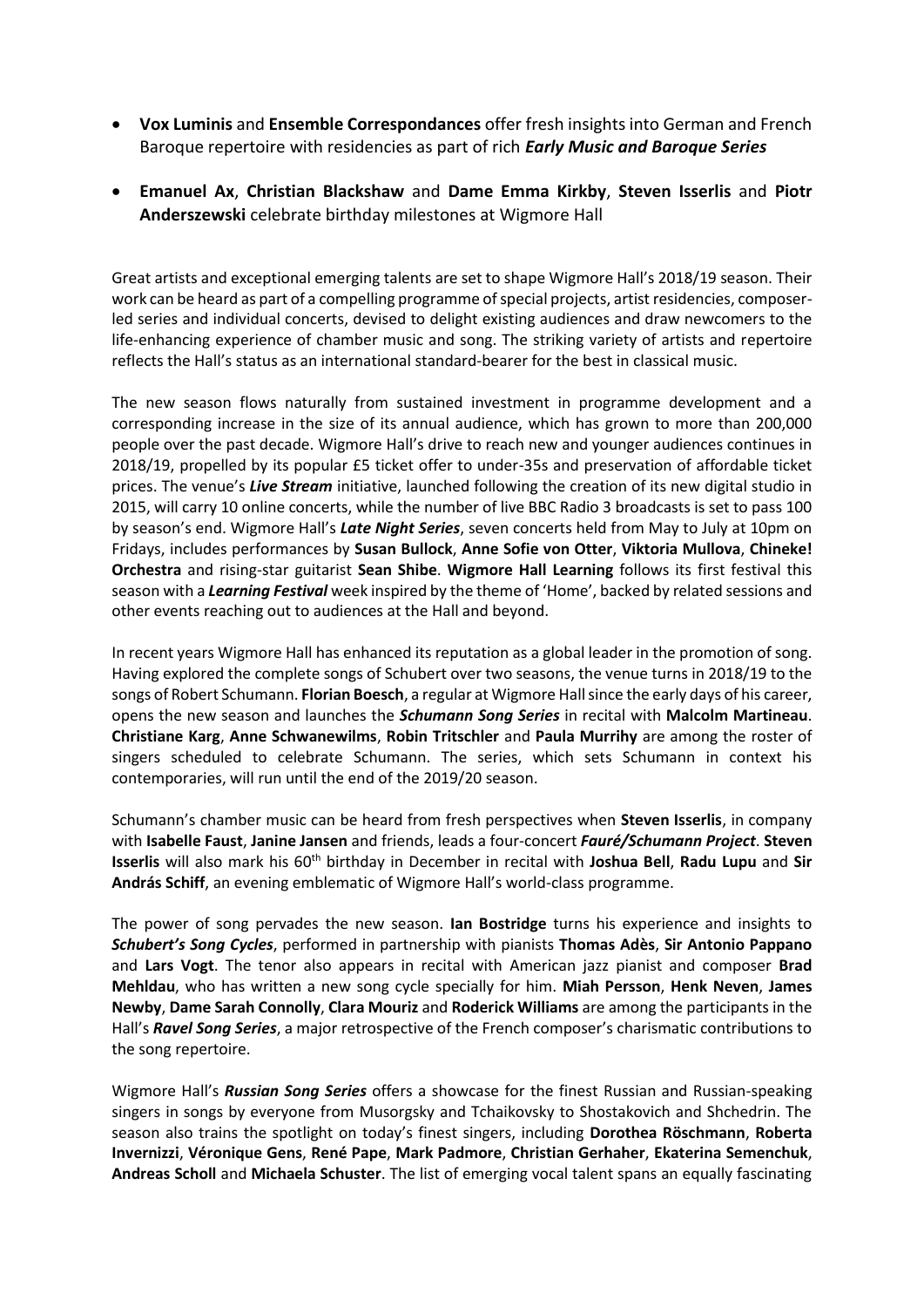range of artists, each steeped in the traditions of the song recital yet highly original and imaginative in their approaches to the repertoire. The season offers a snapshot of the next generation of star recitalists with performances from **Catriona Morison**, **Louise Alder**, **Milan Siljanov**, **Christina Landshamer**, **Nicky Spence**, **Julia Kleiter**, **Ilker Arcayürek**, **Manuel Walser**, **Andrè Schuen**, **Maximilian Schmitt** and **Benjamin Appl**.

**Igor Levit**, a firm favourite with Wigmore Hall audiences, delivers a three-concert series devoted to the art of the variation. He opens with Bach's *Goldberg Variations*, pairs Beethoven's monumental *Diabelli Variations* with Frederic Rzewski's *The People United Will Never Be Defeated!* and concludes with a programme featuring Ronald Stevenson's *Passacaglia on DSCH*, a towering landmark of modern British piano music.

Other key themes and red-letter events in Wigmore Hall's *London Pianoforte Series* include a concert by **Elisabeth Leonskaja**, comprising Viennese works by Mozart, Berg, Schoenberg and Webern, and recitals by **Sir András Schiff**, **Richard Goode** and **Marc-André Hamelin**. **Emanuel Ax** marks his 70th birthday in company with **Simon Keenlyside** and the **Dover Quartet**, while **Piotr Anderszewski**  celebrates his 50th birthday with a solo recital. **Christian Blackshaw** launches a three-concert residency in partnership with members of the **Berliner Philharmoniker**, returns for a song recital with **Alice Coote**, and honours Mozart's anniversary and his own 70<sup>th</sup> birthday on 27 January 2019 with a typically imaginative combination of works by Mozart, Schubert, Franck and Schumann.

Chamber music highlights include *American Explorations: Visits to the New World*, a series featuring works by, among others, Barber, Copland, Korngold, Gershwin, Bernard Hermann, Britten, Dvořák, Ives, Ravel and Andrew Norman, performed by the **Escher String Quartet**. The **JACK Quartet** continue the transatlantic theme with an evening comprising the complete string quartets of Elliott Carter, while the **Pavel Haas Quartet** and **Thomas Adès** survey the string quartets and piano works of Leoš Janáček. The **Elias String Quartet** complements Wigmore Hall's *Schumann Song Series* with performances of the composer's string quartets, three remarkable works created at lightning speed in the summer of 1842.

Artist residencies stand proud in the 2018/19 season. Mezzo-soprano **Dame Sarah Connolly**'s allround artistry takes centre stage in four concerts, including solo song recitals with **Julius Drake** and **Malcolm Martineau**, and an evening with award-winning chamber choir **Tenebrae**. Finnish violinist **Pekka Kuusisto**, renowned for inspired programming and adventurous creative partnerships, brings his visionary music-making to Wigmore Hall for a three-concert series comprising works by Bach and Bartók and a new composition by Perttu Haapanen.

There are major residencies, too, for soprano **Marlis Petersen** and pianist **Alexander Melnikov**. The former is set to perform Telemann with the **Kölner Akademie**, a Schubert recital with tenor **Werner Güra**, and Brahms's *Liebeslieder* waltzes in partnership with **Anke Vondung**, **Werner Güra**, **Paul-Armin Edelmann** and the pianists **Christoph Berner** and **Camillo Radicke**. **Alexander Melnikov** will give a solo recital, perform Brahms's impassioned Piano Quintet with **Cuarteto Casals**, and explore chamber works together with, among others, violinist **Isabelle Faust** and cellist **Jean-Guihen Queyras**.

As the world's premiere platform for new chamber music and song, Wigmore Hall plays host to works by many of today's leading composers. The 2018/19 *Contemporary Music Series* includes a special focus on the music of **Sir George Benjamin** and a performance of his chamber opera *Into the Little Hill***.** Benjamin will conduct **Ensemble Modern** in his *Palimpsest*, presented at London's Roundhouse in company with modern masterworks by Boulez, Ligeti, Messiaen and Galina Ustvolskaya. International stars **Jason Moran**, **Joshua Redman**, **Brad Mehldau** and **Django Bates** add to the venue's diversity of contemporary music with standout dates in the *Jazz Series*.